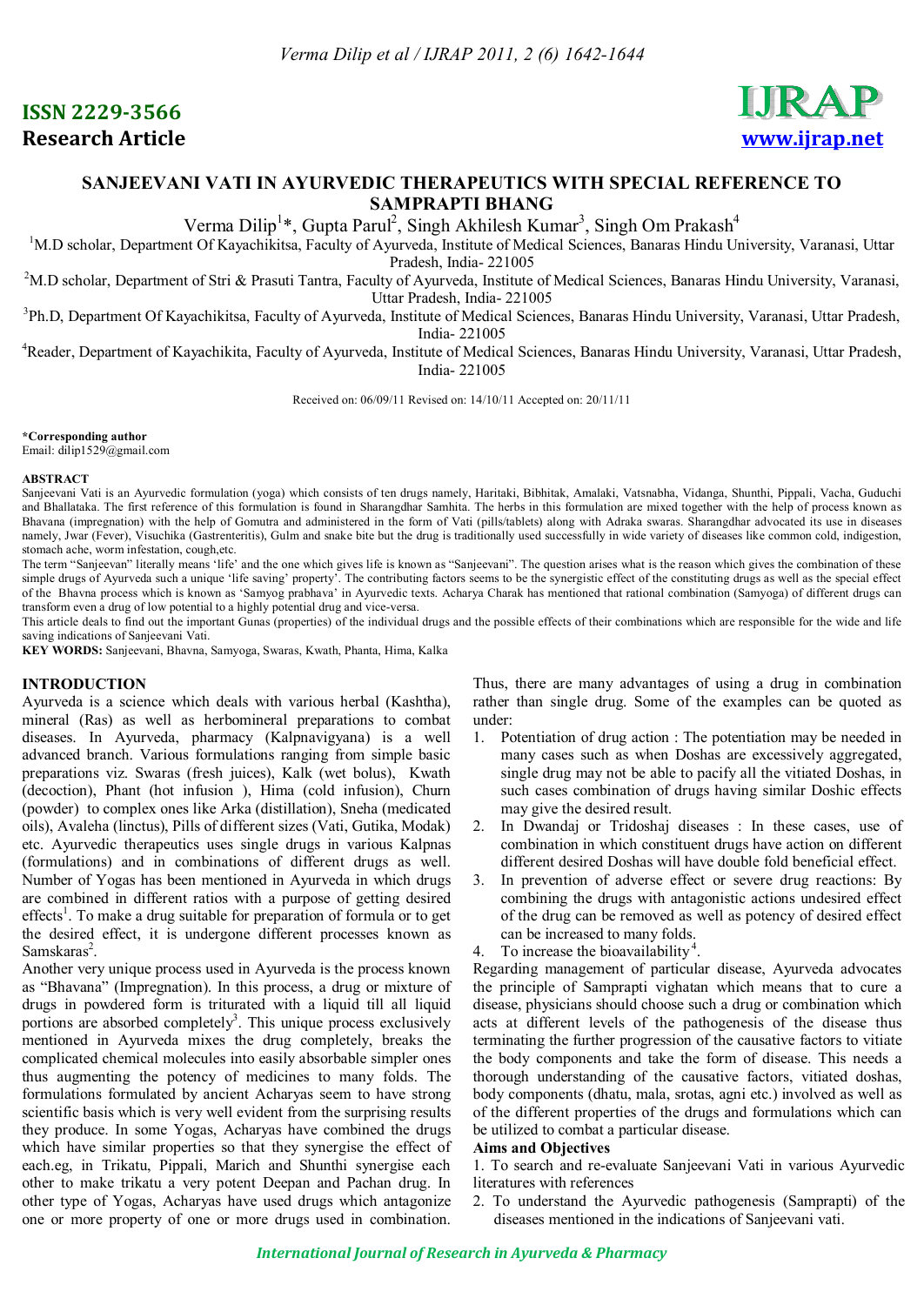3. To find out the important Gunas (properties) of the individual drugs and the possible effects of their combinations which are responsible for breaking the pathogenesis of the diseases at different levels (Samprapti Vighatana).

### **MATERIALS AND METHODS**

This article is based on a review of Ayurvedic texts. Materials related to Sanjeevani Vati and other relevant topics have been collected. The main Ayurvedic texts used in this study are Charak Samhita,

Sushruta Samhita, Bhav Prakash, Bhaishajya Ratnavali etc and available commentaries on these. We have also referred to the modern texts and searched various websites to collect information on the relevant topics.

## **Properties of the constituent drugs of Sanjeevani vati**

Some of the properties of the constituent drugs of Sanjeevani vati which contribute for its actions are given below:

| Drug                    | Guna                                 | <b>Doshic</b>      | Contributing<br>property             |
|-------------------------|--------------------------------------|--------------------|--------------------------------------|
|                         |                                      | Action             |                                      |
| Vatsnbh <sup>3</sup>    | Ruksha, Tikshna,                     |                    | Swedjanan                            |
|                         | Laghu, Vyavayi, Vikasi<br>Madhur ras | Kaphvata<br>shamak | Mutrajanan                           |
|                         | Madhur vipak                         |                    | Jwaraghn                             |
|                         | Ushna virya                          |                    |                                      |
| Vidang <sup>6</sup>     | Laghu, Ruksh, Tikshna                |                    | Krimighn                             |
|                         | Katu, Kashay ras                     | Kaphvat            | Deepan Pachan Anuloman               |
|                         | Katu Vipak                           | shamak             | Mutrajanan                           |
|                         | Ushn virya                           |                    |                                      |
| Pippali <sup>7</sup>    | Laghu, Snigdh, Tikshna               |                    | Krimighn                             |
|                         | Katu Ras                             |                    | Deepan Vatanuloman                   |
|                         | Madhur Vipak                         | Kaphvat            | Kashar, shwashar, Mutral,            |
|                         | Anushnshit virya                     | shamak             | Jwaraghn                             |
| Shunthi <sup>8</sup>    | Laghu, Snigdh                        | Kaphvat            | Deepan Pachan Vatanuloman            |
|                         | Katu ras                             | shamak             | Ampachan                             |
|                         | Madhur vipak                         |                    | Shwashar                             |
|                         | Ushn virya                           |                    | Jwaraghn                             |
| Haritaki <sup>9</sup>   | Laghu, Ruksh                         | Tidoshshamak       | Deepan Pachan Vatanuloman            |
|                         | Panchras(Lavan absent)               | Esp. vathar        | Krimighn                             |
|                         | Madhur Vipak                         |                    | Shwasaghn<br>Mutral                  |
|                         | Ushn Virya                           |                    | Jwaraghn                             |
| Amalaki <sup>10</sup>   | Guru, Ruksh, Sheet                   | Tidoshshamak       | Dahprashman                          |
|                         | Panchras(Amla absent)                | Esp.               | Rochan deepan Anuloman               |
|                         | Madhur Vipak                         | Pittshamak         | Shwasaghn                            |
|                         | Sheet virya                          |                    | Mutral                               |
|                         |                                      |                    | Jwaraghn                             |
| Bibhitaki <sup>11</sup> | Ruksh, Laghu                         | Tidoshshamak       | Deepan Anuloman                      |
|                         | Kashay ras                           | Esp.Kaphhar        | Krimighn                             |
|                         | Madhur vipak                         |                    | Jwaraghn                             |
|                         | Ushn virya                           |                    |                                      |
| Gurachi <sup>12</sup>   | Guru, snigdha                        | Tridosh            | Deepan pachan                        |
|                         | Madhur                               | shamak             | Anuloman                             |
|                         | Tikta, kasaya                        |                    | Krimighna                            |
|                         | Ushna                                |                    | Jwaraghna+dahprashman, kaphagna      |
| Vacha <sup>13</sup>     | Laghu, tichhra                       | Kapha              | Deepan                               |
|                         | Ushda                                | Vata               | Triptigna                            |
|                         | Katu, tikta                          | samak              | Krimighna<br>Anuloman                |
|                         |                                      |                    | Kasa -swasahar                       |
|                         |                                      |                    | Mutrajanan(ushda+tichhna)            |
|                         |                                      |                    | Swedajanan→jwaghana(sannipata jwara) |
| Bhallatak <sup>14</sup> | Laghu, snigdha                       | Kapha              | Sheetprashman                        |
|                         | Madhur                               | Vata               | Vishagna                             |
|                         | Tikta, kasaya                        | samak              | Deepan-pachan                        |
|                         | Ushna                                |                    | Krimighna                            |
|                         | Katu                                 |                    | Chedan(kaphanisharak)                |
|                         |                                      |                    | Swedajanan                           |
|                         |                                      |                    | Yakreetuttejak                       |

## **DISCUSSION**

## **Probable mode of action of Sanjeevani vati**

Among the contents of Sanjeevani Vati, the drugs Haritaki, Bibhitaki and Amalaki (commonly known as Triphala) are very well proved examples of Tridoshhara (Sannipathara) drugs. Furthur, if we review the Gunas of remaining seven drugs, all the seven drugs pacify Vata and Kapha doshas. This makes Sanjeevani vati an excellent Sannipathara drug with special action on Vata and Kapha Doshas.

Another important property of this Yoga is its Jwaraghna property. In the Samprapti of Jwar  $Roga^{15}$ , the aggrevated Doshas accumulated in Amashaya viciate Rasa Dhatu, propagate in whole body along with Rasa , obstruct Swedwah Srotas.